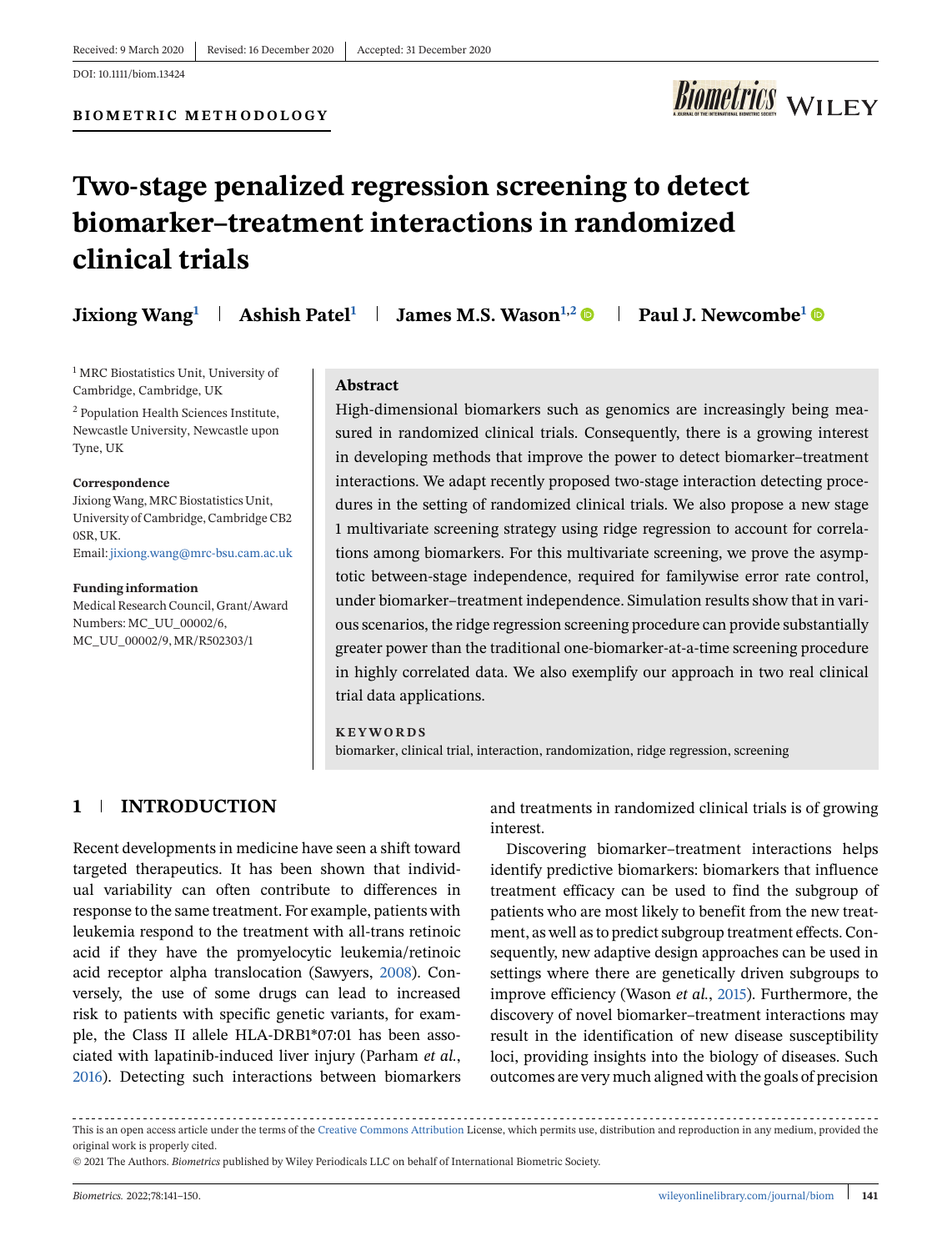<span id="page-1-0"></span>medicine: to enable the provision of "the right drug at the right dose to the right patient" (Collins and Varmus, [2015\)](#page-8-0).

Detecting biomarker–treatment interactions in largescale studies of human populations is a nontrivial task, which faces several challenging problems (McAllister *et al.*, [2017\)](#page-8-0). Traditional interaction analysis, using regression models to test biomarker–treatment interactions one biomarker at a time, may suffer from poor power when there is a large multiple testing burden, for example, when performing such analysis on a genome-wide scale for genetic biomarkers. Standard genotyping microarrays measure half a million or more variants and, when combined with whole genome imputation, can lead to millions of biomarkers to consider. Another type of omics, metabolomics—the measurement of metabolite concentrations in the body—may have a more direct effect on drug efficacy and is also becoming increasingly widely assayed (Beckonert *et al.*, [2007\)](#page-7-0).

In the context of gene–environment interaction studies, there is now a significant literature of statistical methods, which exploit aspects of the study design to improve power thus mitigating the multiple testing burden. These include case-only tests (Piegorsch *et al.*, [1994\)](#page-8-0), empirical Bayes (Mukherjee and Chatterjee, [2008\)](#page-8-0), Bayesian model averaging (Li and Conti, [2008\)](#page-8-0), and two-stage tests with different screening procedures (Kooperberg and LeBlanc, [2008;](#page-8-0) Murcray *et al.*, [2008;](#page-8-0) Wason and Dudbridge, [2012;](#page-8-0) Gauderman *et al.*, [2013\)](#page-8-0). To alleviate the multiple testing burden, two-stage methods use independent information from the data to perform a screening test to select a subset of genetic biomarkers and then only test interactions within this reduced set. Since there is a clear analogy to gene–environment interaction problems, in this paper, we will examine how existing gene–environment interaction testing methods may be modified so that they are transferable to the biomarker–treatment setting (Dai *et al.*, [2009,](#page-8-0) [2016;](#page-8-0) Wang and Dai, [2016\)](#page-8-0). One significant drawback of the traditional two-stage approach testing each biomarker one at a time is that the univariate screening tests will harm power of the overall two-stage procedure when there exist substantial correlations between biomarkers. We also propose a novel screening test in this two-stage framework, which utilizes ridge regression to model correlated high-dimensional data at stage 1. We prove that this new two-stage method is able to preserve the overall familywise error rate given independence between the treatment and biomarkers. Furthermore, it is shown by simulations and real data applications that the new method can provide better performance than traditional one-biomarker-at-a-time approaches for correlated biomarkers. In the context of more general variable selection settings, screening strategies have been explored to focus algorithms on a reduced search space (Fan and Lv, [2008;](#page-8-0) Wang and Leng, [2016\)](#page-8-0). In this work, we explore the use of variable prescreening specifically to help identify interactions and the condition required for controlling the familywise error rate.

#### **2 METHODS**

# **2.1 Standard single-step one-biomarker-at-a-time interaction tests**

In the context of randomized clinical trials, one can test each biomarker in turn for a biomarker–treatment interaction using the following linear model:

$$
E(Y_i | X_{ij}, T_i) = \beta_{0_j} + \beta_{X_j} X_{ij} + \beta_T T_i + \beta_{X_j \times T} X_{ij} \times T_i
$$
 (1)

with  $Y_i$  denoting the response outcome,  $T_i$  the binary treatment-control indicator, and  $X_{i1}, \ldots, X_{im}$  representing the values of  $m$  biomarkers, for the *i*th patient. The null hypothesis  $\beta_{X_i \times T} = 0$  could be tested for each  $j = 1, ..., m$ , for example, using a Wald test with the Bonferroni correction applied to preserve the familywise error rate.

The number of biomarkers  $m$  to be considered is potentially large. Given the desired overall familywise error rate  $\bar{\alpha}$ , a Bonferroni correction (Dunn, [1961\)](#page-8-0) requires an adjusted significance level for each individual test to be  $\overline{\alpha}/m$ . Although the Bonferroni correction is typically used for its simplicity and flexibility, with regard to our interest in high-dimensional interaction testing it is worth exploring whether other procedures are able to provide improved efficiency. In Web Appendix A, we demonstrate theoretically some alternative familywise error rate controlling methods (Šidák,[1967;](#page-8-0) Holm,[1979\)](#page-8-0) can only provide a small improvement across the settings we consider in this paper: when  $m$  is large and only a small subset of biomarkers have true interactions with treatment.

# **2.2 Two-stage interaction tests with some existing screening methods**

Two-stage approaches use a screening test as a filtering stage (stage 1) to select a subset of biomarkers, and then in stage 2, only test interactions within the reduced set of biomarkers, thus increasing power. To preserve the overall familywise error rate, two-stage approaches rely on the stage 1 screening tests being independent of the final stage 2 tests.

A common stage 1 screening test used in two-stage interaction testing is a marginal association test (Kooperberg and LeBlanc, [2008\)](#page-8-0). Considering this type of screening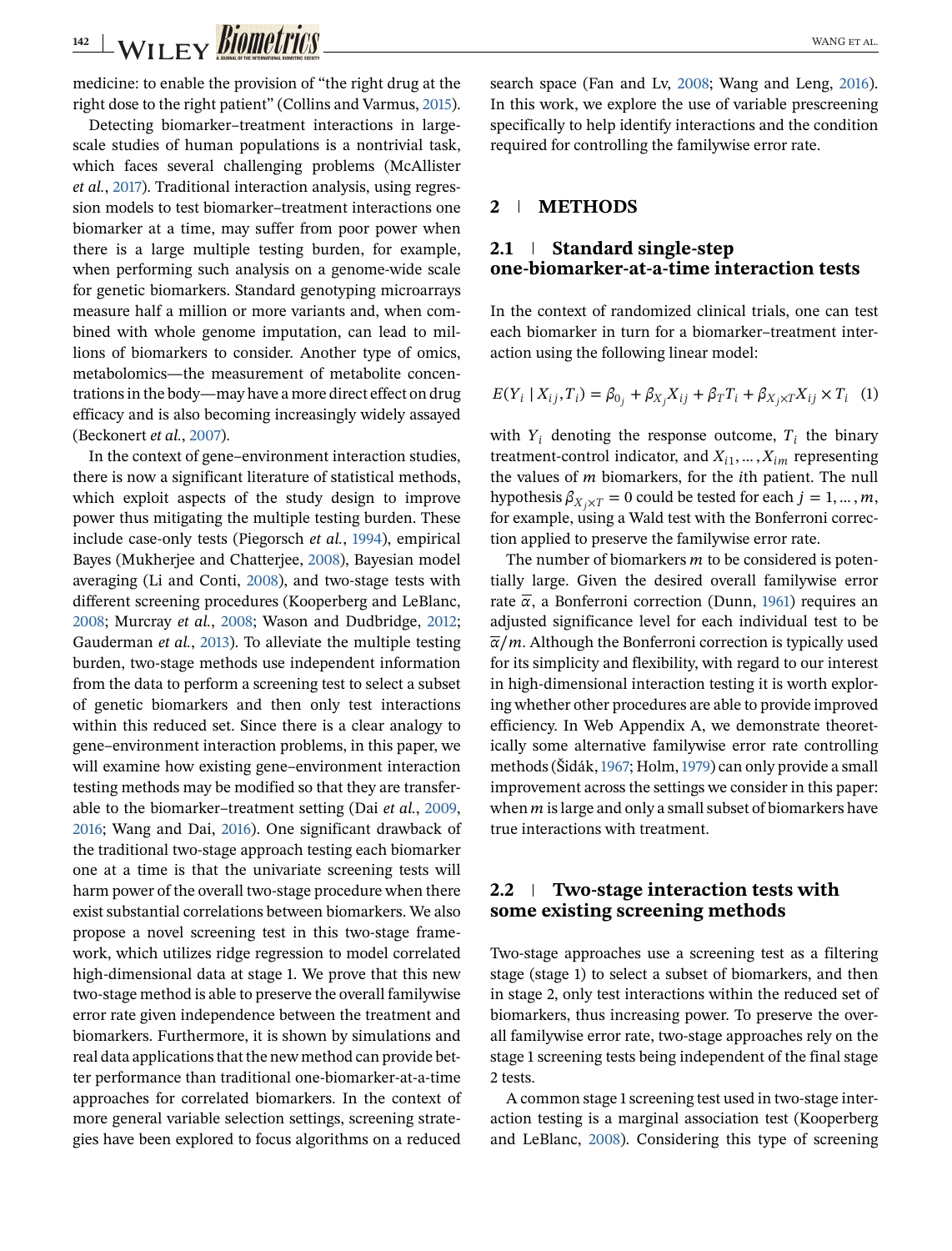<span id="page-2-0"></span>test in the clinical trial setting, the marginal effect of a biomarker on the outcome can be measured in a regression model of the form

$$
E(Y_i \mid X_{ij}) = \delta_{0_j} + \delta_{X_j} X_{ij}.
$$
 (2)

The screening procedure is conducted by testing the null hypothesis  $\delta_{X_i} = 0$  for  $j = 1, ..., m$ , with a prespecified significance level  $\alpha_1 \in (0, 1)$ . In stage 2, one then tests interactions using the one-biomarker-at-a-time model [\(1\)](#page-1-0) within the set of biomarkers selected at stage 1. Another way to utilize stage 1 information is to test all  $m$  biomarkers in stage 2 using weighted significance levels, that add up to the targeted error rate  $\overline{\alpha}$ , based on ordered biomarkers from stage 1. One possible weighting scheme (Ionita-Laza *et al.*, [2007\)](#page-8-0) is as follows: the *B* most significant biomarkers, that is with the lowest  $p$ -values in stage 1, are compared with an adjusted significance level  $\left(\frac{\overline{\alpha}}{2}\right)/B$ , the next 2B biomarkers are compared with  $\left(\frac{\overline{\alpha}}{4}\right)/(2B)$ , ..., the next  $2^k B$ biomarkers are compared with  $(\overline{\alpha}/2^{k+1})/(2^{k}B)$ , and so on.

The motivation of conducting marginal association tests to screen for candidate interaction tests is that we expect a biomarker that has an interaction with the treatment for the disease will also show some level of marginal association with the response. However, it is also possible that the biomarker's main association with response and the interaction effect may be in opposite directions. When this is the case, a marginal screening strategy would downgrade due to the first stage test statistic having low power.

To preserve the overall familywise error rate, a key requirement to apply the two-stage approach is the independence between stage 1 and 2 tests. Both Murcray *et al.* [\(2008\)](#page-8-0) and Dai *et al.* [\(2012\)](#page-8-0) proved the following: with stage 1 and 2 test statistics being asymptotically independent and  $m^*$  defined as the number of stage 1 selected biomarkers, using a Bonferroni adjusted significance level  $\alpha = \overline{\alpha}/m^*$ at stage 2 to test interactions within the reduced set is sufficient to preserve the overall familywise error rate of the two-stage procedure under  $\bar{\alpha}$ .

In the context of gene–environment interaction studies, an alternative type of screening is testing the correlation between a gene and the environmental factor (Murcray *et al.*, [2008\)](#page-8-0). This type of screening requires case-control sampling for a rare response endpoint, thus it can be useful for detecting biomarker–treatment interactions in large prevention trials. However, such a screening procedure is not generally applicable in randomized clinical trials, where the rare response condition does not hold. In this case, the trial population represents the entire dataset and cases (responders) are not "oversampled." We make this argument and also discuss the applicability of other related proposals more formally in Web Appendix B.

# **2.3 New stage 1 penalized regression screening procedure accounting for biomarker–biomarker correlations**

One drawback of existing two-stage interaction testing procedures is that biomarkers are only screened one at a time in stage 1. This ignores correlations between the biomarkers. In a high-dimensional, low-sample-size dataset, an ordinary multivariate regression analysis testing each predictor, while accounting for correlations with the other predictors, is not feasible. Therefore, we considered penalized regression methods to model correlated high-dimensional data. These techniques have improved the development of risk predictors from high-dimensional genomic information (Wu *et al.*, [2009;](#page-8-0) Newcombe *et al.*, [2017\)](#page-8-0).

We propose a new stage 1 multivariate screening test of the following form to account for biomarker–biomarker correlations:

$$
E(Y_i | X_{i1}, \dots, X_{im}) = \delta_0 + \delta_T T_i + \sum_{j=1}^m \delta_{X_j} X_{ij}.
$$
 (3)

This multivariate version of the marginal association screening test also includes the treatment main effect term. This is necessary to preserve the independence between stage 1 screening and stage 2 interaction tests as described later.

To fit this multivariate model, we use ridge regression, which applies regularization to avoid overfitting in high-dimensional low-sample-size problems. Typically, the objective of ridge regression is to minimize a loss function  $L_n$  along with an  $L_2$  regularization term:  $L_n(\delta)$  +  $\lambda_n ||\delta||_2^2$ , where  $||\delta||_2^2 = \delta_T^2 + \sum_{j=1}^m \delta_{X_j}^2$  and  $\lambda_n$  is the regularization parameter. Ridge shrinks all the estimated coefficients towards zero, but will not set them exactly to zero. For use in a two-stage interaction testing strategy, we propose ordering the biomarkers based on the ridge coefficients obtained from stage 1, and then use the resulting ranking to determine varying significance thresholds across buckets of markers during stage 2 one-at-atime interaction tests according to the weighting scheme described in Section [2.2.](#page-1-0)

# **2.4 Proof of independence between stage 1 penalized regression screening and stage 2 standard interaction tests**

In this section, we show that independence between stage 1 and stage 2 test statistics holds for stage 1 ridge regression screening tests.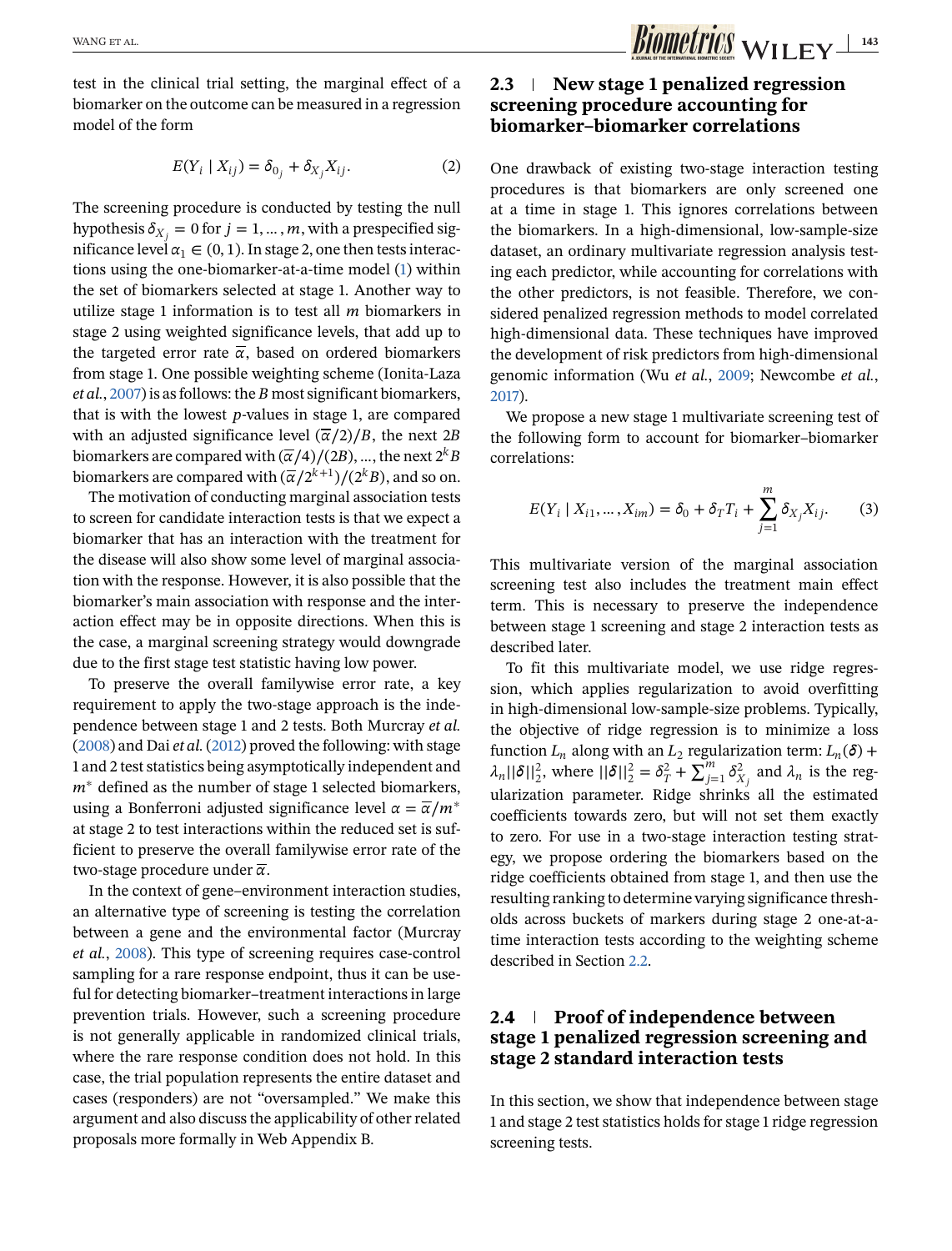<span id="page-3-0"></span>**144 WILEY BIOMETTICS** 

For the *i*th subject, let  $Y_i$  denote the outcome variable,  $X_i = (T_i, X_{i1}, \ldots, X_{im})^T$  be a vector of the binary treatmentcontrol indicator and  $m$  biomarkers. Consider the proposed stage 1 marginal association screening test based on the multivariate model of the form

$$
E(Y_i | X_i) = X_i^T \delta,
$$

where  $\boldsymbol{\delta} = (\delta_T, \delta_{X_1}, \dots, \delta_{X_m})^T$ . The model underlying the stage 2 standard one-biomarker-at-a-time interaction test is of the form

$$
E(Y_i | V_{ij}) = V_{ij}^T \boldsymbol{\beta}_j \quad (j = 1, ..., m),
$$

where  $V_{ij} = (X_{ij}, T_i, X_{ij}T_i)^T$  and  $\boldsymbol{\beta}_j = (\beta_{X_j}, \beta_{T_j}, \beta_{X_j \times T})^T$ . The above forms ignore intercepts without loss of generality. Homogeneity of variance is assumed, that is var $(Y_i |$  $\mathbf{X}_i$ ) and var $(Y_i | V_{ij})$  are assumed to be constants. We first show the between-stage asymptotic independence for the stage 1 multivariate regression marginal association estimator without regularization.

**Theorem 1.** *For any*  $j = 1, ..., m$ , *if*  $X_{ij}$  *is independent of*  $T_i$ , and,  $E(T_i) = 0$  *or*  $E(X_{ij}) = 0$  (i.e.,  $T_i$  *or*  $X_{ij}$  *is centered around 0), then under the null hypothesis*  $\beta_{X_i \times T} = 0$ *,* 

$$
\text{cov}\{n^{1/2}(\widehat{\delta}_{X_j}^0-\delta_{X_j}),n^{1/2}(\widehat{\beta}_{X_j\times T}-\beta_{X_j\times T})\}\to 0
$$

in probability, where  $\widehat{\delta}^0_{X_j}$  and  $\widehat{\beta}_{X_j \times T}$  are the maximum like*lihood estimators for unknown parameters*  $\delta_{X_i}$  and  $\beta_{X_i \times T}$ , *respectively, without regularization (i.e.,*  $\lambda_n = 0$ ).

The proof is provided in the Appendix. Previous works (Dai *et al.*, [2012\)](#page-8-0) have demonstrated that the stage 1 univariate marginal association screening tests are independent of the stage 2 one-biomarker-at-a-time interaction tests. Theorem 1 extends this to show independence still holds when stage 1 tests are extended to a multivariate regression. Our proof relies on (1) the inclusion of the treatment main effect in the multivariate regression of the form [\(3\)](#page-2-0); (2) an assumption of independence between the treatment assignment and biomarker values, which is valid in randomized clinical trials. The proof in Dai *et al.* [\(2012\)](#page-8-0) for the univariate marginal association screening tests is more general; it does not depend on biomarker–environment independence, and it also holds for generalized linear models.

Next we establish the asymptotic distribution of the ridge estimator.

**Lemma 1.** *Under standard regularity conditions (Van der Vaart, [2000,](#page-8-0) pp.* 51–52) and if  $\lambda_n = O(n^{1/2})$ , that is

 $\lim_{n\to\infty} \lambda_n/n^{1/2} = \lambda_0 \geq 0$ , then

$$
n^{1/2}(\delta^{\lambda}-\delta) \rightarrow \mathcal{N}(-2\lambda_0 \Sigma^{-1}\delta, \sigma^2 \Sigma^{-1})
$$

in distribution, where  $\hat{\delta}^{\lambda}$  is the ridge estimator,  $\mathcal N$  is a nor*mal distribution, and* Σ *are a constant and an invertible constant matrix.*

Based on the asymptotic results derived in Lemma 1 and Theorem 1, we are able to prove the asymptotic independence between the stage 1 ridge marginal association screening estimator and the stage 2 one-at-a-time interaction estimator in the following corollary.

**Corollary 1.** *For any*  $j = 1, ..., m$ , if  $X_{ij}$  is independent of  $T_i$ *, and,*  $E(T_i) = 0$  *or*  $E(X_{i,j}) = 0$  (i.e.,  $T_i$  *or*  $X_{i,j}$  *is centered around 0), then under the null hypothesis*  $\beta_{X \times T} = 0$ *,* 

$$
\text{cov}\{n^{1/2}(\widehat{\delta}_{X_j}^{\lambda} - \delta_{X_j}), n^{1/2}(\widehat{\beta}_{X_j \times T} - \beta_{X_j \times T})\} \to 0
$$

in probability, where  $\widehat{\delta}^\lambda_{X_j}$  is the maximum likelihood estima*tor with the ridge penalty.*

Proofs of Lemma 1 and Corollary 1 are given in Web Appendices C and D.

#### **3 RESULTS**

#### **3.1 Simulation study**

To evaluate performance of our proposed biomarker– treatment interaction testing procedure described above, we generated simulated data sets, each having  $m = 1000$ biomarkers. Data were simulated under the model  $Y_i =$  $\beta_0 + \beta_T T_i + \sum_{j=1}^m (\beta_{X_j} X_{ij} + \beta_{X_j \times T} X_{ij} \times T_i) + \varepsilon_i$ , where the treatment main effect was set to  $\beta_T = 0.5$  and the intercept  $\beta_0 = 0$ . We partitioned the 1000 biomarkers into 50 clusters of correlated biomarkers, containing 20 biomarkers each. We denote the clusters  $C_1 = \{X_1, \ldots, X_{20}\}, C_2 =$  ${X_{21},...,X_{40}}$ , and so on. One biomarker in the first cluster was ascribed a main effect and an interaction effect, that is  $\beta_{X_1} = 0.5$  and  $\beta_{X_1 \times T} = 1$ . Four other biomarkers in four other different clusters were ascribed main effects on the trait without interactions, that is  $\beta_{X_{21}} =$  $\beta_{X_{41}} = \beta_{X_{61}} = \beta_{X_{81}} = 1.5$ . All other biomarkers do not have direct effects on the outcome. Each biomarker  $X_i$  was generated from a standard normal distribution  $\mathcal{N}(0, 1)$ , and the binary treatment assignment was drawn from a *Bernoulli*(0.5) distribution, while  $\varepsilon_i$  was generated from a normal distribution with standard deviation 5. In this case, the proportion of variance explained by the true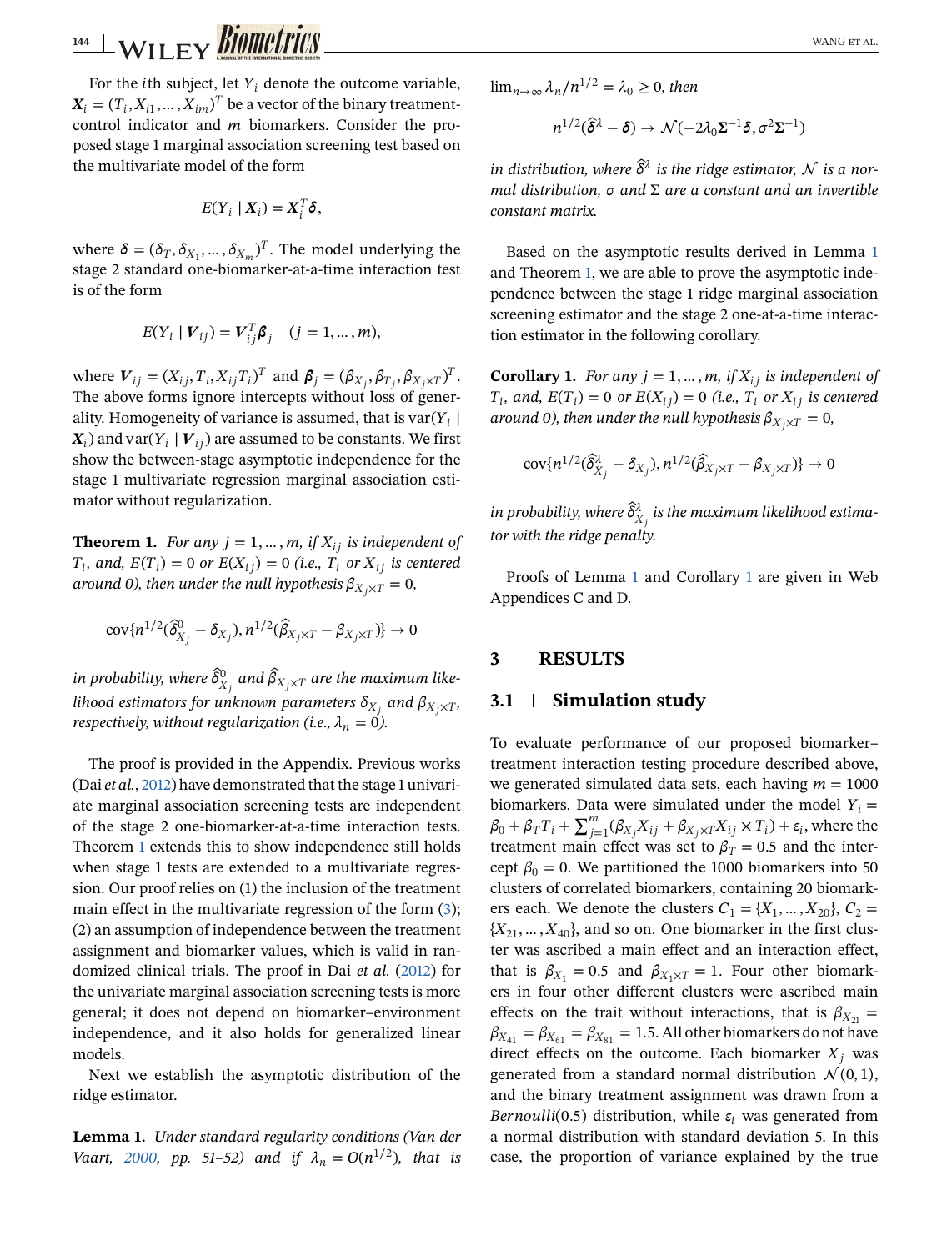model is 0.292. We consider two types of correlation patterns among biomarkers: (1) The 20 biomarkers within each cluster are correlated with each other ( $\rho = 0.6$ ), but there are no correlations between biomarkers in different clusters; (2) all biomarkers are independent of one another ( $\rho = 0$ ). For each scenario, 1000 replicate datasets were generated to estimate power and familywise error rates. Power for all the approaches is defined according to the idea of "cluster discoveries" in Brzyski *et al.* [\(2017\)](#page-8-0) as  $pr$  (reject at least one  $H_0^j$  for any  $X_j \in C_i$  | at least one  $H_1^k$  is true for any  $X_k \in C_i$ ), where  $H_0^j$  is the null hypothesis for  $X_j$  and  $H_1^k$  is the alternative hypothesis for  $X_k$ .

Four different screening procedures are compared: (1) "Univariate screening (threshold)": A selection of biomarkers to take forward to stage 2 is based on significance in a regression of response on the biomarkers one at a time, of the form [\(2\)](#page-2-0). A significance level  $\alpha_1 = 0.05$ is used without adjustment for each stage 1 biomarker test. (2) "Univariate screening (rank)": All biomarkers are taken forward to stage 2, and the stage  $1$   $p$ -value ranking is used to conduct a stage 2 weighted hypothesis test described in Section [2.2](#page-1-0) with  $B = 5$  {a number recom-mended by Gauderman et al. [\(2013\)](#page-8-0)}. (3) "Ridge screening (rank)": Ridge regression is used to estimate marginal effects at stage 1. Then all biomarkers are ordered based on these stage 1 coefficients, and the rank will be used by the stage 2 weighted hypothesis test with  $B = 5$ . The optimal  $\lambda_n$  is chosen based on fivefold cross-validation errors. The R package **glmnet** (Friedman *et al.*, [2010\)](#page-8-0) was used. (4) "No screening": A standard single-step interaction test of the form [\(1\)](#page-1-0), targeting an overall familywise error rate  $\bar{\alpha} = 0.05$ , is performed as a baseline comparator (with a Bonferroni correction applied with  $m = 1000$ ) and also as the stage 2 test for all three two-stage approaches described above.

In Figure  $1(A)$ , with highly correlated biomarkers, the proposed ridge regression screening procedure demonstrated substantially higher power than the univariate screening procedures, showing a clear benefit of accounting for correlations between the biomarkers at stage 1. For the univariate screening procedures, all the biomarkers with univariate marginal signals, including  $X_1, \ldots, X_{100}$ , were likely to be retained after screening in the "threshold" approach or land into the top buckets at stage 2 in the "rank" approach. In contrast, the ridge-screening procedure considered the effect of each biomarker, adjusted for all other biomarkers, and therefore tended to ascribe less evidence to biomarkers whose marginal associations were exaggerated by correlation with the true signal(s). Thus, biomarkers with true marginal associations, which are more likely to have interactions, tended to be ranked in the top buckets because of accounting for biomarker– biomarker correlations at stage 1. This enhanced the power of the overall two-stage approach compared with using the univariate screening procedures. In Figure  $1(B)$ , with independent biomarkers, where the multivariate regression is not required for unbiased effect estimation, the univariate screening and the ridge-screening procedures using weighted hypothesis tests perform similarly. All three two-stage tests outperformed the single-step interaction test by providing better power at the same familywise error rate level whether biomarkers are correlated or independent.

In Figure  $1(C)$ , we simulated scenarios with one biomarker having an interaction, no correlations among the biomarkers, and changed only the main effect of the interacting biomarker  $\beta_{X_1}$ , that is main effects of the other four biomarkers were the same as the previous scenario. The sample size was fixed at 1500. Figure  $1(C)$  reveals that there are some special cases, in which the main and interaction effect parameters are in opposite directions such that they cancel out, where all two-stage approaches give lower power than a single-step test.

In Figure  $1(D)$ , we used the previous scenario with one biomarker having an interaction (biomarker correlation  $\rho = 0.6$ , sample size of 1500) as the base and changed only the main effects of the four biomarkers with main effects alone  $\beta_{X_{21}}, \beta_{X_{41}}, \beta_{X_{61}}, \beta_{X_{81}}$ . Figure [1\(D\)](#page-5-0) shows that power of all four tests decreases with increasing effect sizes of main-effect only biomarkers, because the proportion of variation explained by the interactioneffect biomarker decreases. The univariate screening using weighted hypothesis testing performs worse than the single-step test when effect sizes of four main-effect biomarkers become too large. This is because a large number of biomarkers that only have marginal associations, and no interaction, tend to fall into the top buckets, thus the bucket size allocated to the true interaction signal can lead to a more stringent significance threshold than that allocated by the single-step test through the Bonferroni adjustment accounting for all  $m$  biomarkers. The ridgescreening strategy still outperforms the single-step test, despite the biomarkers with marginal effects only exhibiting very strong stage 1 associations; their many correlated proxies are still screened out through multivariate modeling.

In Web Appendix E, we summarize familywise error rates in different scenarios, which shows no inflation for all the screening procedures. We also provide additional simulation results. Relative patterns of performance among the screening strategies were consistent with the results described above, demonstrating the robustness of our method and findings.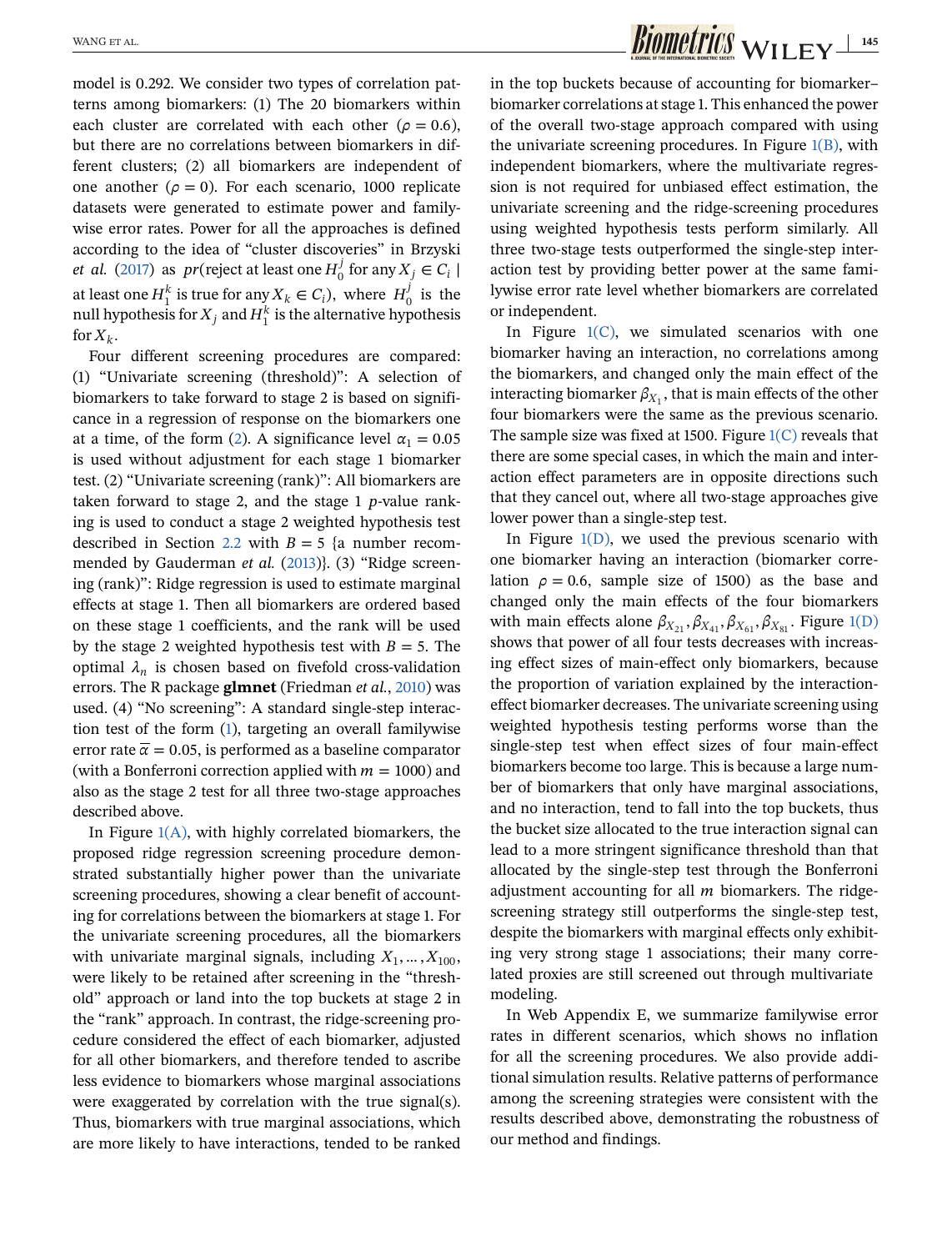<span id="page-5-0"></span>

**FIGURE 1** Comparison of two-stage interaction tests with different screening testing procedures. Four were compared: univariate screening (threshold) (long dashes), univariate screening (rank) (short dashes), ridge screening (rank) (dot-dash), and no screening (solid). The four panels represent: (A) highly correlated biomarkers ( $\rho = 0.6$ ), (B) independent biomarkers ( $\rho = 0$ ), (C) independent biomarkers ( $\rho = 0$ , sample size of 1500), changing the main effect of the interacting biomarker  $\beta_{X_1}$ , and (D) highly correlated biomarkers ( $\rho = 0.6$ , sample size of 1500), changing the main effects of the four biomarkers  $\beta_{X_{21}}, \beta_{X_{41}}, \beta_{X_{61}}, \beta_{X_{81}}$ 

# **3.2 Data applications**

In addition to validating our methods through simulations, we exemplified our approaches in two real data applications.

We first applied our approaches to data from the randomized controlled trial START (Fonagy *et al.*, [2020\)](#page-8-0), which is composed of 684 participants aged from 11 to 17 with antisocial behavior, half of whom were treated with management as usual (the control arm) and the rest were treated with multisystemic therapy followed by management as usual (the treatment arm). We used a secondary outcome of this trial, the 18 months' follow-up outcome from Inventory of Callous and Unemotional Traits, as the continuous outcome and applied our interaction testing procedures to detect covariates having interactions with the treatment. We excluded covariates with more than 10% missing data and used mean imputation to replace missing values for covariates with less than 10% missing data. As a result, 75 covariates were included in the analysis. Correlation among these covariates is generally low (a correlation plot is provided in Web Appendix F).

We performed all four screening procedures described in the previous section with a significance level of  $\bar{\alpha}$  = 0.05 and did not find any significant interactions. The top covariates from each of the univariate screening and ridge-screening procedures are presented in Table [1,](#page-6-0) which shows that the selected covariates from these two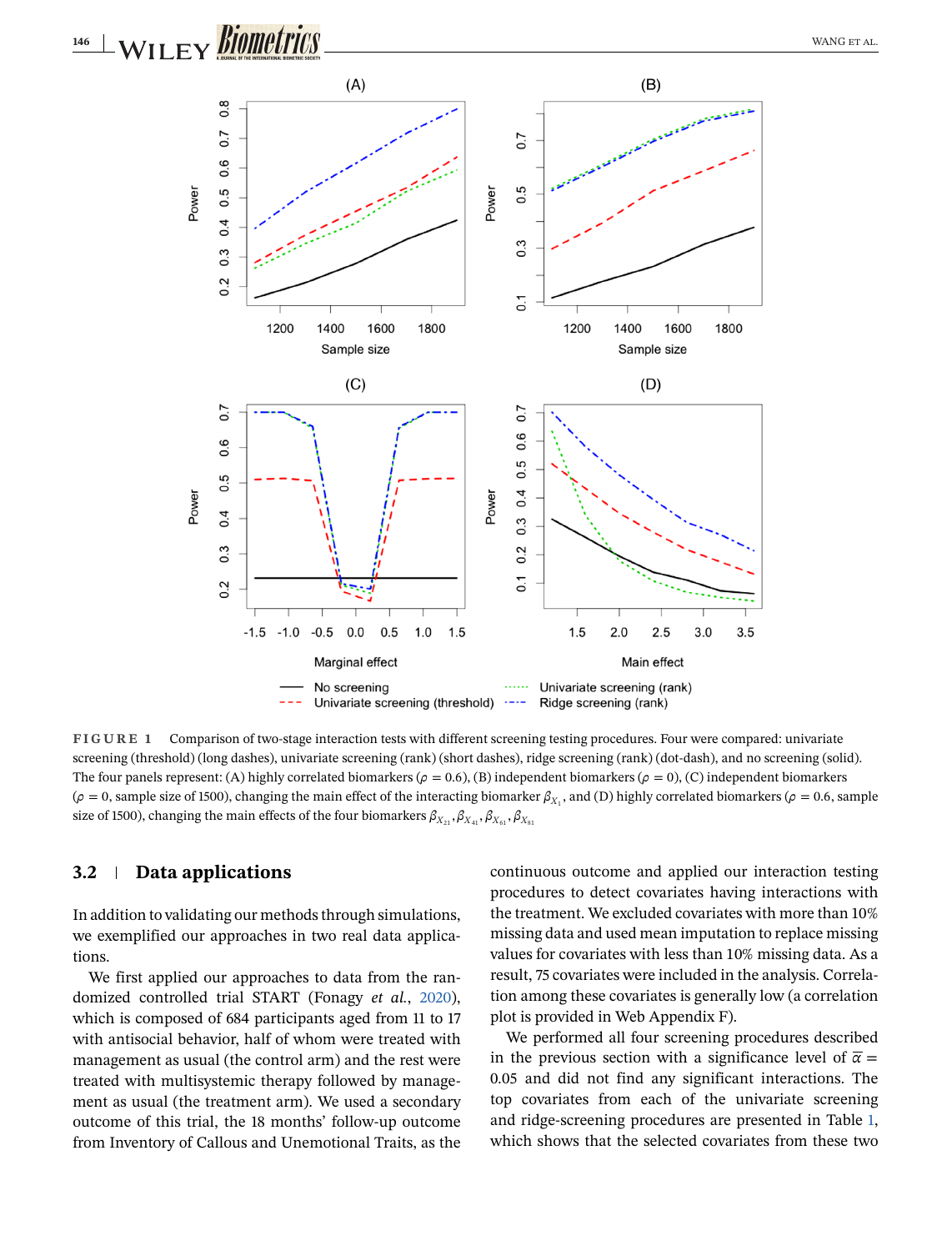<span id="page-6-0"></span>

**TABLE 1** Top covariates from different stage 1 marginal screening procedures

|                | <b>START</b> trial                                                          |                                                                               |
|----------------|-----------------------------------------------------------------------------|-------------------------------------------------------------------------------|
|                | Univariate screening                                                        | <b>Ridge screening</b>                                                        |
| 1              | Total Inventory of Callous and Unemotional Traits                           | Total Inventory of Callous and Unemotional Traits                             |
| $\overline{2}$ | Total Antisocial Beliefs and Attitudes Scale                                | Total Antisocial Beliefs and Attitudes Scale                                  |
| 3              | Strengths & Difficulties Conduct Problems Score                             | Strengths & Difficulties Conduct Problems Score                               |
| 4              | Strengths & Difficulties ProSocial Behaviour Score                          | Strengths & Difficulties ProSocial Behaviour Score                            |
| 5              | Strengths & Difficulties Hyperactivity Score                                | Strengths & Difficulties Hyperactivity Score                                  |
| 6              | Volume of self-reported delinquency excluding violence<br>towards siblings  | Volume of self-reported delinquency excluding violence<br>towards siblings    |
| 7              | Strengths & Difficulties Total Difficulties Score                           | Strengths & Difficulties Total Difficulties Score                             |
| 8              | IQ                                                                          | IQ                                                                            |
| 9              | Variety of self-reported delinquency excluding violence<br>towards siblings | Parental reported total Inventory of Callous and<br><b>Unemotional Traits</b> |
| 10             | Parent reported Strengths & Difficulties Conduct Problems<br>Score          | Alabama Positive Parental Involvement Score                                   |
|                | <b>PREVAIL trial</b>                                                        |                                                                               |
|                | Univariate screening                                                        | <b>Ridge screening</b>                                                        |
| 1              | 11715617_a_at                                                               | 11715488_s_at                                                                 |
| 2              | 11749774_x_at                                                               | 11715489_a_at                                                                 |
| 3              | 11725694 at                                                                 | 11739745 a at                                                                 |
| 4              | 11746124_x_at                                                               | 11749774_x_at                                                                 |
| 5              | 11739745_a_at                                                               | 11746124_x_at                                                                 |
| 6              | 11747047_a_at                                                               | 11747047_a_at                                                                 |
| 7              | 11715488 s at                                                               | 11728717_at                                                                   |
| 8              | 11720970_at                                                                 | 11725694_at                                                                   |
| 9              | 11751473_a_at                                                               | 11716479_s_at                                                                 |
| 10             | 11756156_s_at                                                               | 11752423_a_at                                                                 |

procedures are similar in this dataset where covariates have low correlation.

In the second application, we applied our approaches retrospectively to a publicly available dataset with highdimensional gene expression biomarkers (the PREVAIL trial) (Muscedere *et al.*, [2018\)](#page-8-0). The dataset is a phase II randomized trial, which aimed to evaluate the efficacy of lactoferrin as a preventative measure for hospitalacquired infections. Gene expression data are available for 61 patients from the National Center for Biotechnology Information (NCBI) website (GSE118657). Of the 61 patients, 32 patients were in the lactoferrin group, and the remaining patients were in the placebo group. We used the Sequential Organ Failure Assessment score measuring change in organ function postrandomization as the continuous response endpoint. From a total of 49,495 genes, we restricted our analysis to the 10,000 probes with the highest variability.

All four methods described in the previous section with a significance level of  $\bar{\alpha} = 0.05$  did not find any significant biomarker–treatment interactions. A list of the top

**TABLE 2** Empirical correlation between stage 1 ridge screening and stage 2 interaction test statistics

|                         | <b>START</b>      | <b>PREVAIL</b>    |
|-------------------------|-------------------|-------------------|
| Estimate                | 0.044             | 0.001             |
| <i>p</i> -value         | 0.711             | 0.938             |
| 95% confidence interval | $(-0.188, 0.271)$ | $(-0.019, 0.020)$ |

biomarkers from different marginal screening procedures is presented in Table 1. The rankings of selected covariates are notably different between the ridge regression screening and the univariate screening procedures, likely owing to the high correlation among the biomarkers.

In addition, we examined the empirical correlation between stage 1 ridge screening and stage 2 interaction test statistics applied in the above two real datasets. Table 2 summarizes results from Pearson correlation tests, which shows that the empirical correlation between stages is close to zero and in all cases the 95% confidence interval contains zero as expected.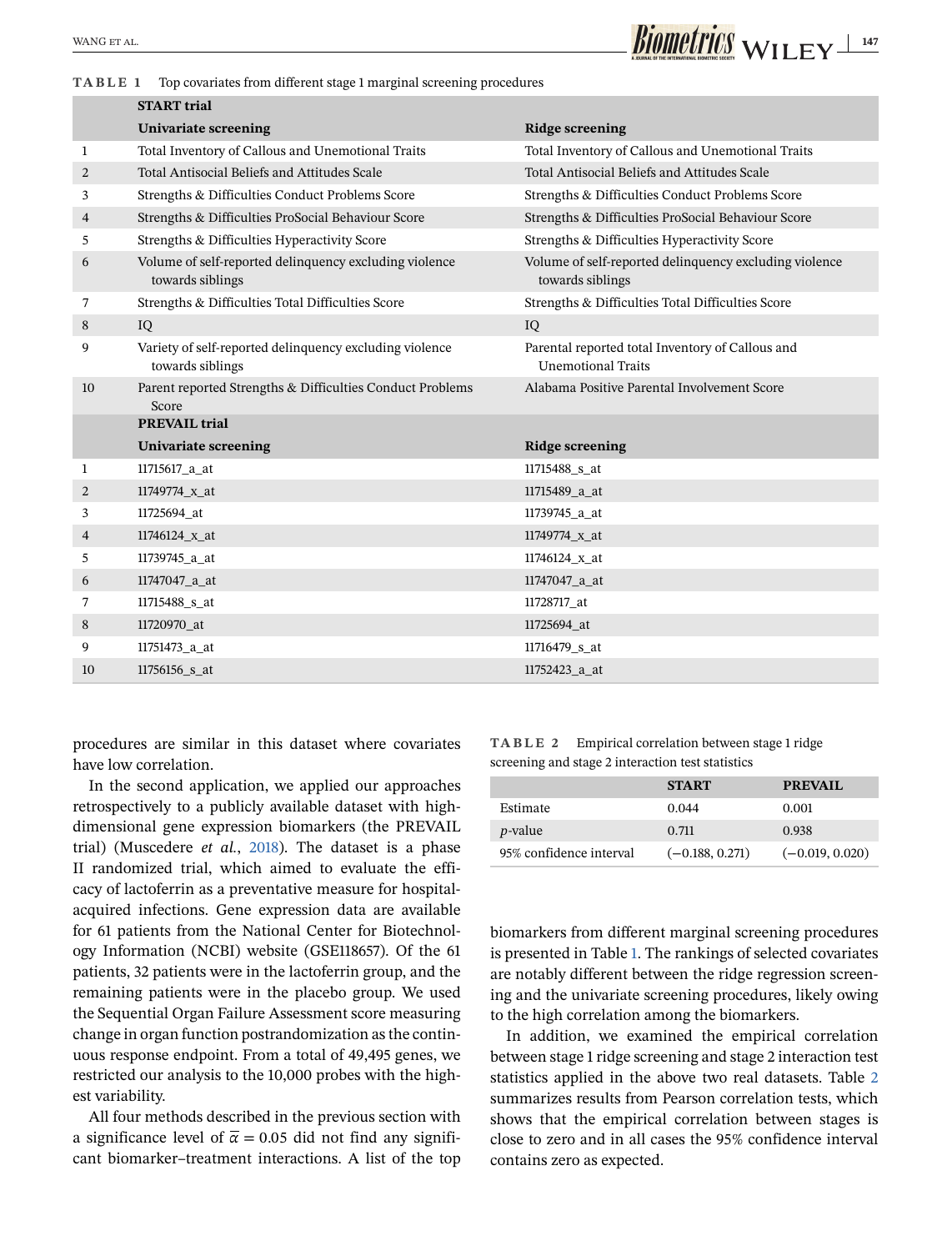<span id="page-7-0"></span>**148 WILEY BIOMETTICS** 

# **4 DISCUSSION**

We propose, for the first time with formal justification, the use of ridge regression in a two-stage interaction testing framework for identifying biomarker signatures of treatment efficacy in randomized clinical trials. Interaction testing frameworks which are designed to scale to large numbers of covariates will become ever more important as omics technologies continue to drop in price and become routinely measured in clinical trials. Naturally, there will be variation in the level of correlation among different sets of omics-based biomarkers from one setting to the next. For instance, when there is a strong a priori hypothesis of which genes influence treatment efficacy, such that a panel of genetic markers are all taken from the same region, pairwise correlations will be stronger on average compared to a genome-wide panel of variants, because local genetic correlations tend to be much stronger than long-range correlations (known as linkage disequilibrium decay). Similarly, considering transcriptomics, correlations will be stronger when focusing on a subset of genes that correspond to the same pathway. Therefore, the ridge-screening approach will be particularly well motivated when related biomarkers of a priori interest have been preselected, for instance, from a gene region or pathway. These biomarker sets will tend to exhibit the strongest correlation structures, and so will benefit the most from multivariate modeling during stage 1 screening.

It is known that ridge regression has a tendency to average effects across strongly correlated covariates. This phenomenon is not desirable for a screening strategy since it could inflate the number of noninteracting biomarkers being put forward to stage 2. Thus, lasso (Tibshirani, [1996\)](#page-8-0), as an alternative penalized regression model, which does not exhibit this effect-averaging behavior, may be expected to perform better. However, as lasso uses a  $L_1$ penalty, which is not a smooth function, it is challenging to prove it meets the between-stage independence requirement to preserve the overall familywise error rate in two-stage approaches. Since the main goal of employing the penalized regression screening procedures in stage 1 is to account for biomarker–biomarker correlations, some less computationally intensive multiple testing correction methods for correlated tests might be beneficial (Nyholt, [2004;](#page-8-0) Gao *et al.*, [2008\)](#page-8-0). However, applying such methods which calculate an "effective" number of independent tests to the single-step interaction test in a limited set of simulations did not offer any power improvement when controlling for the same familywise error rate (results not shown). We suggest further investigation in how to incorporate these methods into the two-stage interaction framework including a formal justification of the familywise error rate control as a topic of future work.

We also showed that there exist special cases where our proposed two-stage screening strategy offers no benefit, for example, the case when the main effect of a biomarker and its interaction effect with the treatment to the response is in opposite directions, which reduces the strength of the marginal association (sometimes leaving no detectable marginal effect) for true interactions. We suggest exploring the weighting scheme thus changing how much stage 1 information to be used in the following stage 2 tests as a future topic for investigation. Another technical caveat was shown by Sun *et al.* [\(2018\)](#page-8-0) that, for logistic regression, the interaction estimator under treatment misspecification can be biased when the biomarker is associated either indirectly or directly with the outcome. This is a generic issue to interaction modeling using logistic regression, but could manifest in our framework as an elevated familywise error rate at stage 2 one-biomarker-a-time tests. Therefore, we highlight that, currently, our theoretical work only guarantees familywise error rate control when using linear regression. The extent to which this bias might inflate familywise error rates when applying our framework using logistic regression, and potential corrections, will be the topic of future work.

### **ACKNOWLEDGMENTS**

This work was funded by the UK Medical Research Council (grant number MR/R502303/1 to J.W., grant number MC\_UU\_00002/9 to A.P. and P.J.N., grant number MC\_UU\_00002/6 to J.M.S.W.). P.J.N. acknowledges support from the NIHR Cambridge Biomedical Research Centre. The authors thank the START trial investigators for use of their data.

#### **DATA AVAILABILITY STATEMENT**

START data can be accessed through the procedure described in Fonagy *et al.* [\(2020\)](#page-8-0). PREVAIL data were derived from the NCBI website [\(https://www.ncbi.nlm.](https://www.ncbi.nlm.nih.gov/geo/query/acc.cgi?acc=GSE118657) [nih.gov/geo/query/acc.cgi?acc=GSE118657\)](https://www.ncbi.nlm.nih.gov/geo/query/acc.cgi?acc=GSE118657) (Maslove and Muscedere, [2018\)](#page-8-0).

#### **ORCID**

*James M.S. Wason* **D** [https://orcid.org/0000-0002-4691-](https://orcid.org/0000-0002-4691-126X) [126X](https://orcid.org/0000-0002-4691-126X) *Paul J. Newcombe* [https://orcid.org/0000-0002-5611-](https://orcid.org/0000-0002-5611-6702) [6702](https://orcid.org/0000-0002-5611-6702)

#### **REFERENCES**

Beckonert, O., Keun, H.C., Ebbels, T.M., Bundy, J., Holmes, E., Lindon, J.C., et al. (2007) Metabolic profiling, metabolomic and metabonomic procedures for NMR spectroscopy of urine, plasma, serum and tissue extracts. *Nature Protocols*, 2, 2692–2703.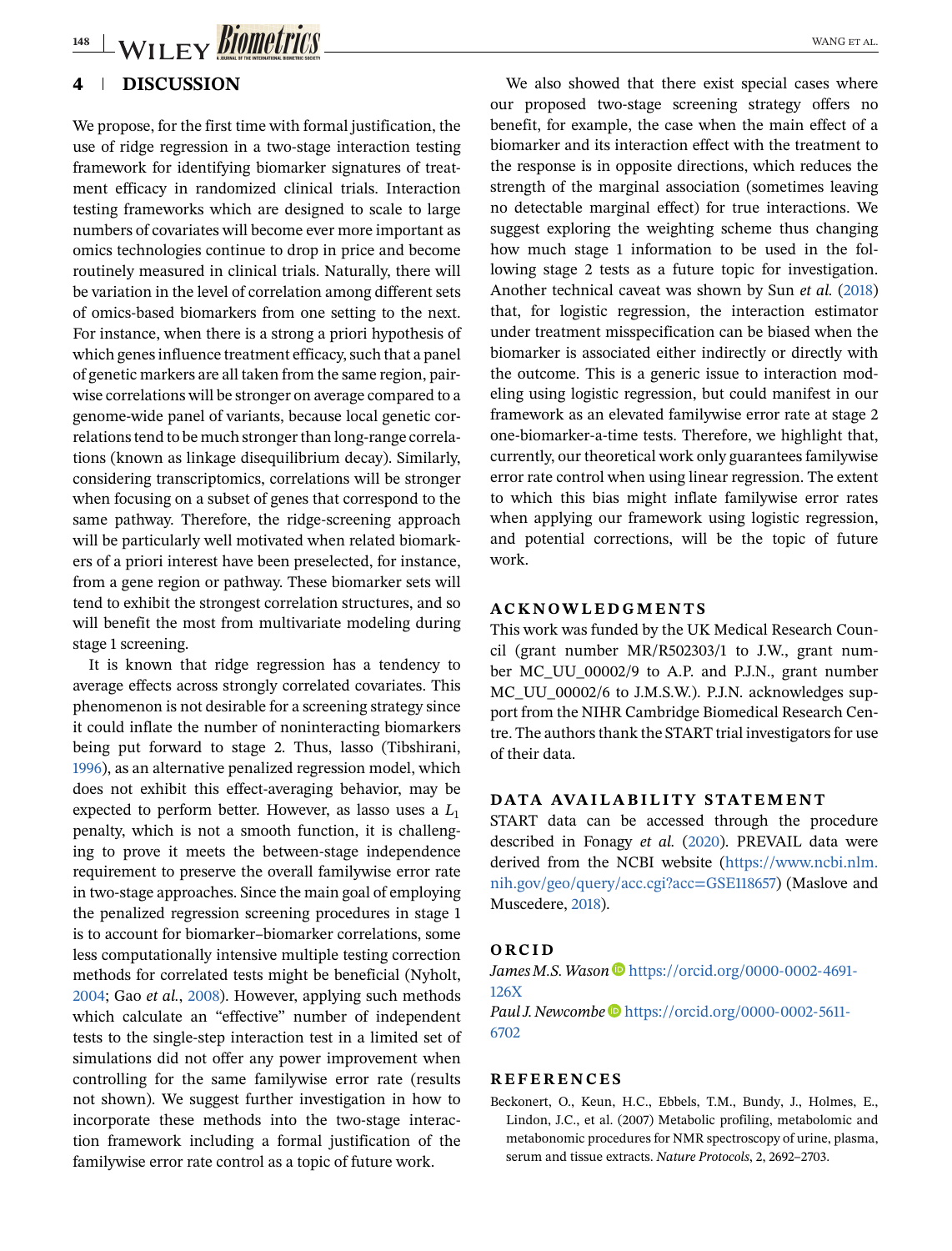Brzyski, D., Peterson, C.B., Sobczyk, P., Candès, E.J., Bogdan, M. and Sabatti, C. (2017) Controlling the rate of GWAS false discoveries. *Genetics*, 205, 61–75.

- Collins, F.S. and Varmus, H. (2015) A new initiative on precision medicine. *New England Journal of Medicine*, 372, 793–795.
- Dai, J.Y., Kooperberg, C., Leblanc, M. and Prentice, R.L. (2012) Twostage testing procedures with independent filtering for genomewide gene-environment interaction. *Biometrika*, 99, 929–944.
- Dai, J.Y., LeBlanc, M. and Kooperberg, C. (2009) Semiparametric estimation exploiting covariate independence in two-phase randomized trials. *Biometrics*, 65, 178–187.
- Dai, J.Y., Zhang, X.C., Wang, C.-Y. and Kooperberg, C. (2016) Augmented case-only designs for randomized clinical trials with failure time endpoints. *Biometrics*, 72, 30–38.
- Dunn, O.J. (1961) Multiple comparisons among means. *Journal of the American Statistical Association*, 56, 52–64.
- Fan, J. and Lv, J. (2008) Sure independence screening for ultrahigh dimensional feature space. *Journal of the Royal Statistical Society: Series B (Statistical Methodology)*, 70, 849–911.
- Fonagy, P., Butler, S., Cottrell, D., Scott, S., Pilling, S., Eisler, I., et al. (2020) Multisystemic therapy versus management as usual in the treatment of adolescent antisocial behaviour (START): 5-year follow-up of a pragmatic, randomised, controlled, superiority trial. *The Lancet Psychiatry*, 7, 420–430.
- Friedman, J., Hastie, T. and Tibshirani, R. (2010) Regularization paths for generalized linear models via coordinate descent. *Journal of Statistical Software*, 33, 1.
- Gao, X., Starmer, J. and Martin, E.R. (2008) A multiple testing correction method for genetic association studies using correlated single nucleotide polymorphisms. *Genetic Epidemiology*, 32, 361–369.
- Gauderman, W.J., Zhang, P., Morrison, J.L. and Lewinger, J.P. (2013) Finding novel genes by testing G×E interactions in a genome-wide association study. *Genetic Epidemiology*, 37, 603–613.
- Holm, S. (1979) A simple sequentially rejective multiple test procedure. *Scandinavian Journal of Statistics*, 6, 65–70.
- Ionita-Laza, I., McQueen, M.B., Laird, N.M. and Lange, C. (2007) Genomewide weighted hypothesis testing in family-based association studies, with an application to a 100K scan. *The American Journal of Human Genetics*, 81, 607–614.
- Kooperberg, C. and LeBlanc, M. (2008) Increasing the power of identifying gene×gene interactions in genome-wide association studies. *Genetic Epidemiology*, 32, 255–263.
- Li, D. and Conti, D.V. (2008) Detecting gene-environment interactions using a combined case-only and case-control approach. *American Journal of Epidemiology*, 169, 497–504.
- Maslove, D.M. and Muscedere, J. (2018) Time series gene expression in critically ill patients: PREVAIL study. [https://www.ncbi.nlm.](https://www.ncbi.nlm.nih.gov/geo/query/acc.cgi?acc=gse118657) [nih.gov/geo/query/acc.cgi?acc=gse118657.](https://www.ncbi.nlm.nih.gov/geo/query/acc.cgi?acc=gse118657)
- McAllister, K., Mechanic, L.E., Amos, C., Aschard, H., Blair, I.A., Chatterjee, N., et al. (2017) Current challenges and new opportunities for gene-environment interaction studies of complex diseases. *American Journal of Epidemiology*, 186, 753–761.
- Mukherjee, B. and Chatterjee, N. (2008) Exploiting geneenvironment independence for analysis of case–control studies: an empirical Bayes-type shrinkage estimator to trade-off between bias and efficiency. *Biometrics*, 64, 685–694.
- Murcray, C.E., Lewinger, J.P. and Gauderman, W.J. (2008) Geneenvironment interaction in genome-wide association studies. *American Journal of Epidemiology*, 169, 219–226.

# <span id="page-8-0"></span> $\frac{1}{\text{WANG ETAL}}$  WILEY  $\frac{1}{149}$

- Muscedere, J., Maslove, D.M., Boyd, J.G., O'Callaghan, N., Sibley, S., Reynolds, S., et al. (2018) Prevention of nosocomial infections in critically ill patients with lactoferrin: a randomized, double-blind, placebo-controlled study. *Critical Care Medicine*, 46, 1450–1456.
- Newcombe, P.J., Raza Ali, H., Blows, F., Provenzano, E., Pharoah, P.D., Caldas, C., et al. (2017) Weibull regression with Bayesian variable selection to identify prognostic tumour markers of breast cancer survival. *Statistical Methods in Medical Research*, 26, 414–436.
- Nyholt, D.R. (2004) A simple correction for multiple testing for single-nucleotide polymorphisms in linkage disequilibrium with each other. *The American Journal of Human Genetics*, 74, 765–769.
- Parham, L., Briley, L., Li, L., Shen, J., Newcombe, P., King, K., et al. (2016) Comprehensive genome-wide evaluation of lapatinibinduced liver injury yields a single genetic signal centered on known risk allele HLA-DRB1\* 07: 01. *The Pharmacogenomics Journal*, 16, 180.
- Piegorsch, W.W., Weinberg, C.R. and Taylor, J.A. (1994) Nonhierarchical logistic models and case-only designs for assessing susceptibility in population-based case-control studies. *Statistics in Medicine*, 13, 153–162.
- Sawyers, C.L. (2008) The cancer biomarker problem. *Nature*, 452, 548–552.
- Šidák, Z. (1967) Rectangular confidence regions for the means of multivariate normal distributions. *Journal of the American Statistical Association*, 62, 626–633.
- Sun, R., Carroll, R.J., Christiani, D.C. and Lin, X. (2018) Testing for gene–environment interaction under exposure misspecification. *Biometrics*, 74, 653–662.
- Tibshirani, R. (1996) Regression shrinkage and selection via the lasso. *Journal of the Royal Statistical Society. Series B (Methodological)*, 58, 267–288.
- Van der Vaart, A.W. (2000). *Asymptotic Statistics*, Vol. 3. Cambridge, UK: Cambridge University Press.
- Wang, X. and Dai, J.Y. (2016) TwoPhaseInd: an R package for estimating gene–treatment interactions and discovering predictive markers in randomized clinical trials. *Bioinformatics*, 32, 3348– 3350.
- Wang, X. and Leng, C. (2016) High dimensional ordinary least squares projection for screening variables.*Journal of the Royal Statistical Society: Series B (Statistical Methodology)*, 78, 589–611.
- Wason, J.M., Abraham, J.E., Baird, R.D., Gournaris, I., Vallier, A.- L., Brenton, J.D., et al. (2015) A Bayesian adaptive design for biomarker trials with linked treatments. *British Journal of Cancer*, 113, 699.
- Wason, J.M. and Dudbridge, F. (2012) A general framework for twostage analysis of genome-wide association studies and its application to case-control studies. *The American Journal of Human Genetics*, 90, 760–773.
- Wu, T.T., Chen, Y.F., Hastie, T., Sobel, E. and Lange, K. (2009) Genome-wide association analysis by lasso penalized logistic regression. *Bioinformatics*, 25, 714–721.

# **SUPPORTING INFORMATION**

Web Appendices referenced in Sections [2](#page-1-0) and [3,](#page-3-0) and the R code for simulation studies and data applications are available with this paper at the Biometrics website on Wiley Online Library.